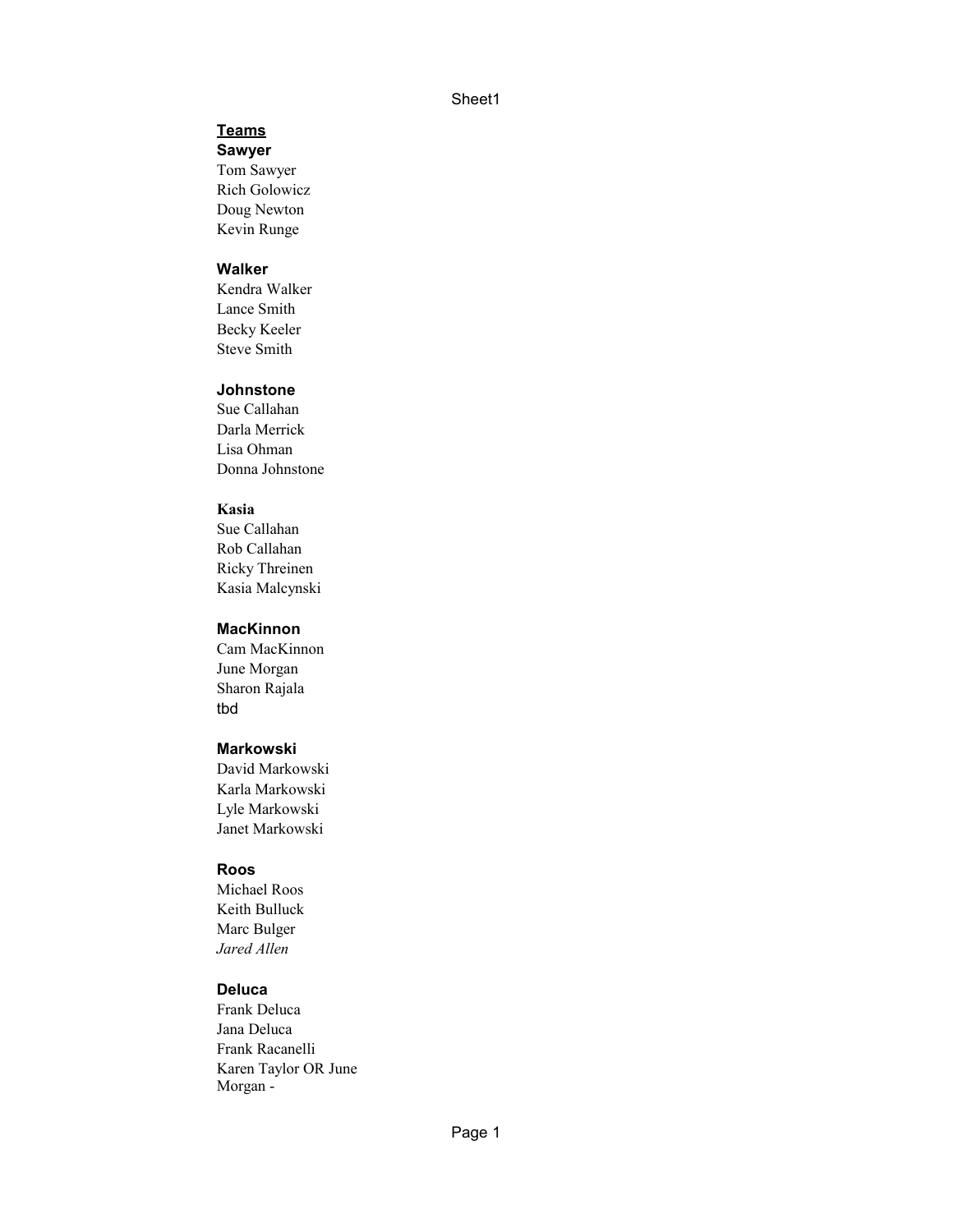### **Tyler**

Tyler Radcliffe tbd tbd tbd

## **Secord**

Brian Ball Ashley Roberson Pierrette Secord Stuart Waterman

### **Hammer Hogs**

Luann Wilson Bret Arnett Flora Fulgham Daniel Burkhead

## **Sheet Staines**

Steven Byers Frank Endellicate Shaun Ballew tbd

## **Bulls Hitters**

James Smart Patrick Kingsley Mike Bakk Doogie Weimer

## **Curl for the Girls**

Nick Burke Javien Estrada Braden McLellan Tony Musante

## **Optimal Prime 7**

Devin Brower Tom Duryea Brad Whitlock Michael Patridge Nolan Ehrstrom

### **Kelble**

Rebecca Kelble Kim Felton Shelley Morassutti tbd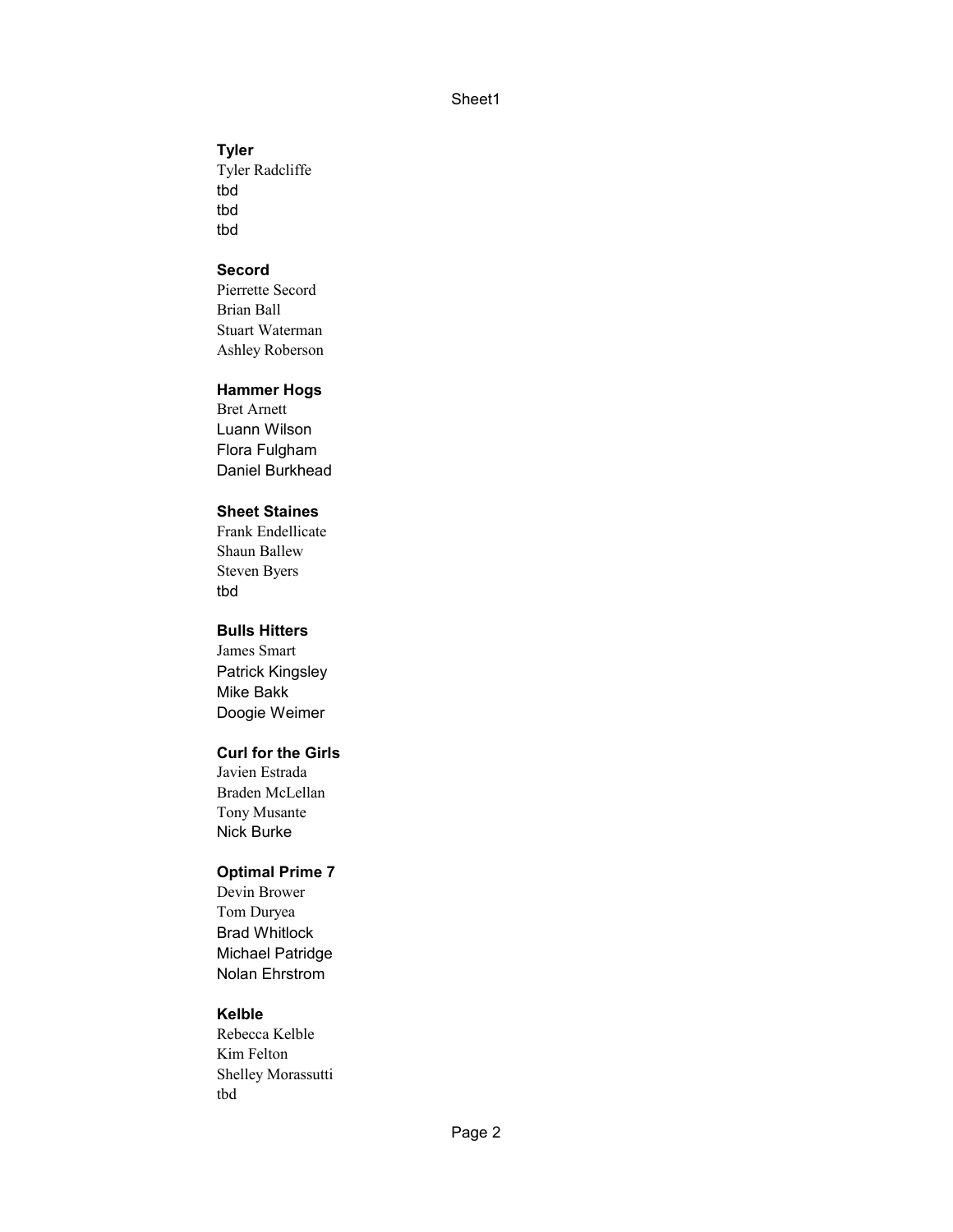## **Zamboni Tracks**

*Aaron Wong Jason Peck* Nick Kitinski Michael Tulloch Brian Martinelli

# **Battle Born Beauties**

Ariana Dane Emilly Martinelli Atsuko Reyes Flora Fulgham

## **Drawing a Blank**

Logan Patterson Ryan Click Mike Szczpanik Richard Lazarovich

#### **Baker**

John Baker Alan Shaw Gypsy Rogers David Stucke

## **Fisk**

Rob Fisk Lee Smith Darren Prout Geoff Buelens

#### **Opitz**

Steve Cooper David Kitchen Bert Opitz Jen Opitz

#### **Canfield**

Justin Canfield Kyle Marcum Sarah Gabers TJ Cofield

## **Victory Royale**

Cam McDonald Jeff Schonzeit Alan Schonzeit